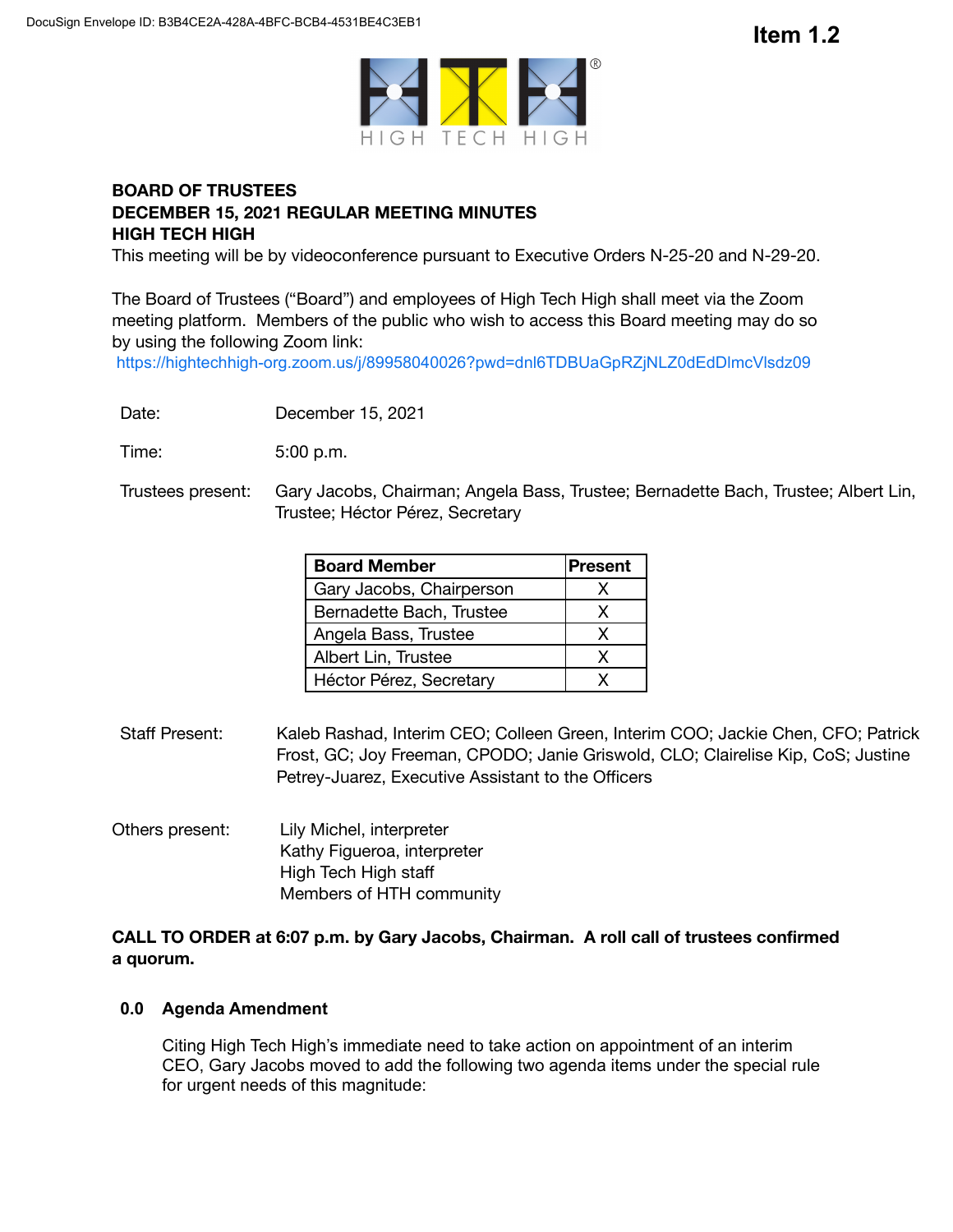- 1. A closed session for "Public Employee Appointment: Interim CEO", and
- 2. An open session item to set compensation for interim CEO. This will be a new Item 1.0A: "Setting Compensation of Interim CEO".

As part of his motion, Gary Jacobs included that the Board make findings that:

- There was an immediate need to take action—this could not wait until the next regular meeting in light of the fact that the organization must have a CEO in place to supervise operations; and,
- This need arose after the agenda was posted more than 72 hours before the meeting began.

Albert Lin seconded the motion, after which a roll call was taken to approve the motion.

| <b>Board Member</b>      | Ayes | <b>Nos</b> | <b>Abstain</b> | <b>Absent</b> |
|--------------------------|------|------------|----------------|---------------|
| Gary Jacobs, Chairperson |      |            |                |               |
| Bernadette Bach, Trustee |      |            |                |               |
| Dr. Angela Bass, Trustee |      |            |                |               |
| Albert Lin, Trustee      | x    |            |                |               |
| Héctor Pérez, Secretary  |      |            |                |               |

After the motion, members of the public were provided time to address the Board regarding the closed session item, Public Employee Appointment: Interim CEO.

**Open session was suspended, after which the closed session convened and then adjourned. When open session re-convened, a roll call was taken to reconfirm a quorum.**

| <b>Board Member</b>      | <b>Present</b> |
|--------------------------|----------------|
| Gary Jacobs, Chairperson |                |
| Bernadette Bach, Trustee | x              |
| Angela Bass, Trustee     | X              |
| Albert Lin, Trustee      |                |
| Héctor Pérez, Secretary  |                |

# **0.0A CLOSED SESSION ITEMS**

0.0A1 During the closed session, the Board appointed Kaleb Rashad to serve as interim CEO.

# **1.0A Setting Compensation of Interim CEO**

Albert Lin moved to compensate Kaleb Rashad at an annual salary of \$275,000, and Héctor Pérez seconded the motion. After the motion, members of the public were provided time to address the Board. There being no further discussion, a roll call was taken to approve the motion.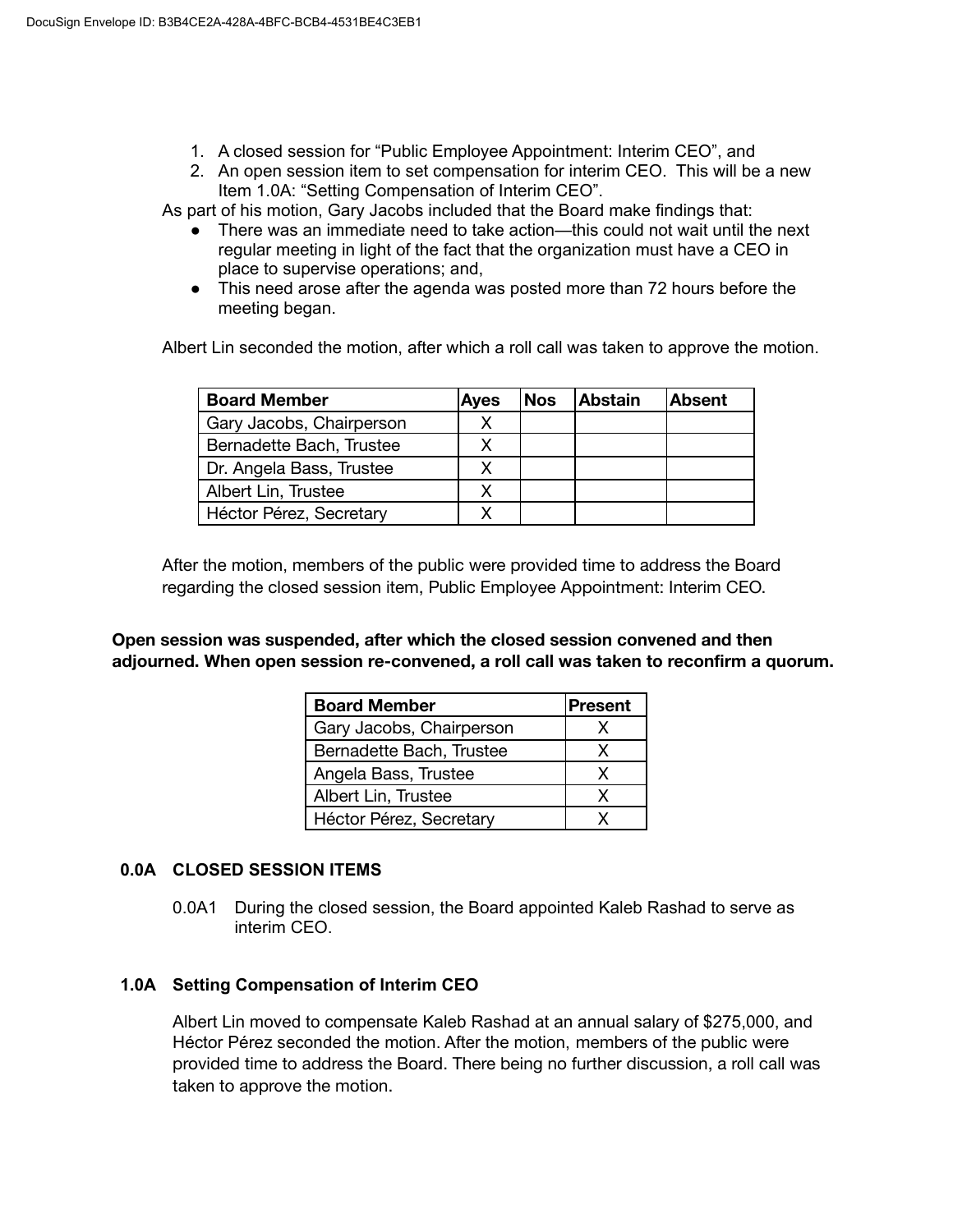| <b>Board Member</b>      | <b>Ayes</b> | <b>Nos</b> | <b>Abstain</b> | <b>Absent</b> |
|--------------------------|-------------|------------|----------------|---------------|
| Gary Jacobs, Chairperson |             |            |                |               |
| Bernadette Bach, Trustee |             |            |                |               |
| Dr. Angela Bass, Trustee |             |            |                |               |
| Albert Lin, Trustee      |             |            |                |               |
| Héctor Pérez, Secretary  |             |            |                |               |

#### **1.0 CONSENT ITEMS**

- 1.1 Approve October 27, 2021 meeting minutes
- 1.2 Approve December 8, 2021 meeting minutes
- 1.3 Approve the Resolution Considering the Continued State of Emergency for Board Meetings by Teleconference

**1.1.1-1.3.1 Discussion:** Staff members provided the Board an opportunity to review and discuss the consent agenda items.

**1.1.2-1.3.2 Motion:** There being no further discussion upon motion duly made by Héctor Pérez and seconded by Albert Lin, a roll call was taken to approve the motion.

| <b>Board Member</b>      | <b>Ayes</b> | <b>Nos</b> | <b>Abstain</b> | Absent |
|--------------------------|-------------|------------|----------------|--------|
| Gary Jacobs, Chairperson |             |            |                |        |
| Bernadette Bach, Trustee |             |            |                |        |
| Dr. Angela Bass, Trustee |             |            |                |        |
| Albert Lin, Trustee      |             |            |                |        |
| Héctor Pérez, Secretary  |             |            |                |        |

## **2.0 INFORMATION ITEMS**

2.1 Report of the Officers

#### **Officer comments included the following:**

- Interim CEO Dr. Kaleb Rashad introduced himself to the HTH community and shared his vision.
- High Tech Middle Director Mike Vasquez resigned, and Sarah Strong has stepped in as Interim Director.

## **3.0 COMMENTS FROM THE PUBLIC**

3.1 Members of the public were provided time to address the board.

#### **Open session was suspended at 9:13 p.m. Closed session convened at 9:14 p.m. and**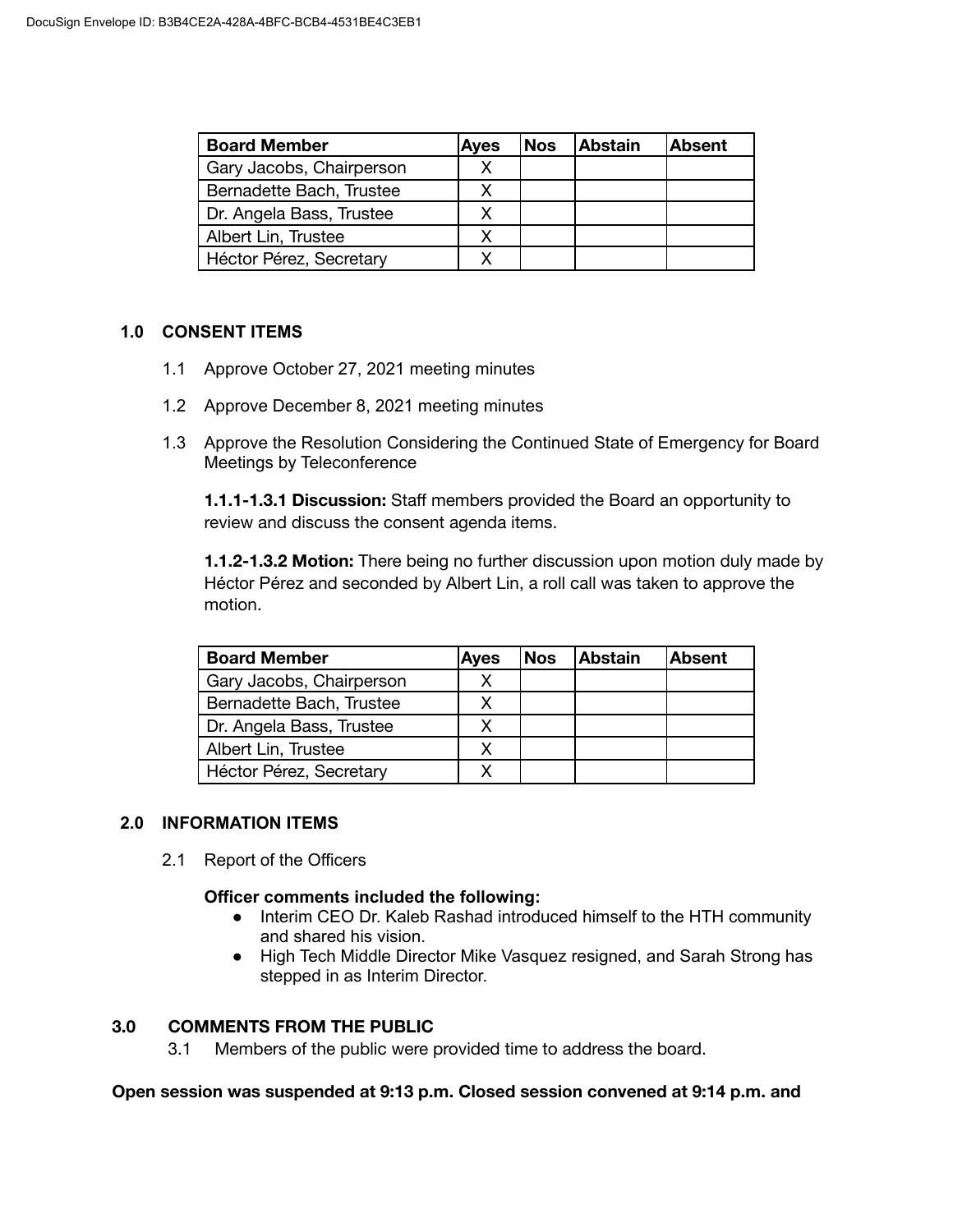**adjourned at 9:58 p.m. Open session re-convened at 9:59 p.m. A roll call was taken at this time to re-confirm a quorum.**

| <b>Board Member</b>      | Present |
|--------------------------|---------|
| Gary Jacobs, Chairperson | x       |
| Bernadette Bach, Trustee | X       |
| Angela Bass, Trustee     | x       |
| Albert Lin, Trustee      | x       |
| Héctor Pérez, Secretary  |         |

#### **4.0 CLOSED SESSION ITEMS**

4.1 No action taken.

#### **5.0 PUBLIC HEARING ITEMS**

None.

## **6.0 ACTION ITEMS**

6.1 Approve First Interim Financial Statements

**6.1.1 Discussion:** Staff recommended the Board approve High Tech High's 2021-2022 First Interim Financial Reports to its authorizers, the San Diego Unified School District and the State Board of Education.

**6.1.2 Motion:** There being no further discussion upon motion duly made by Albert Lin and seconded by Angela Bass, a roll call was taken to approve the motion.

| <b>Board Member</b>      | <b>Ayes</b> | <b>Nos</b> | <b>Abstain</b> | lAbsent |
|--------------------------|-------------|------------|----------------|---------|
| Gary Jacobs, Chairperson |             |            |                |         |
| Bernadette Bach, Trustee |             |            |                |         |
| Dr. Angela Bass, Trustee |             |            |                |         |
| Albert Lin, Trustee      |             |            |                |         |
| Héctor Pérez, Secretary  |             |            |                |         |

6.2 Approve Independent Study Policy

**6.2.1 Discussion:** Staff recommended the Board approve the HTH Independent Study Policy and Written Agreement for Independent Study.

**6.2.2 Motion:** There being no further discussion upon motion duly made by Héctor Pérez and seconded by Albert Lin, a roll call was taken to approve the motion.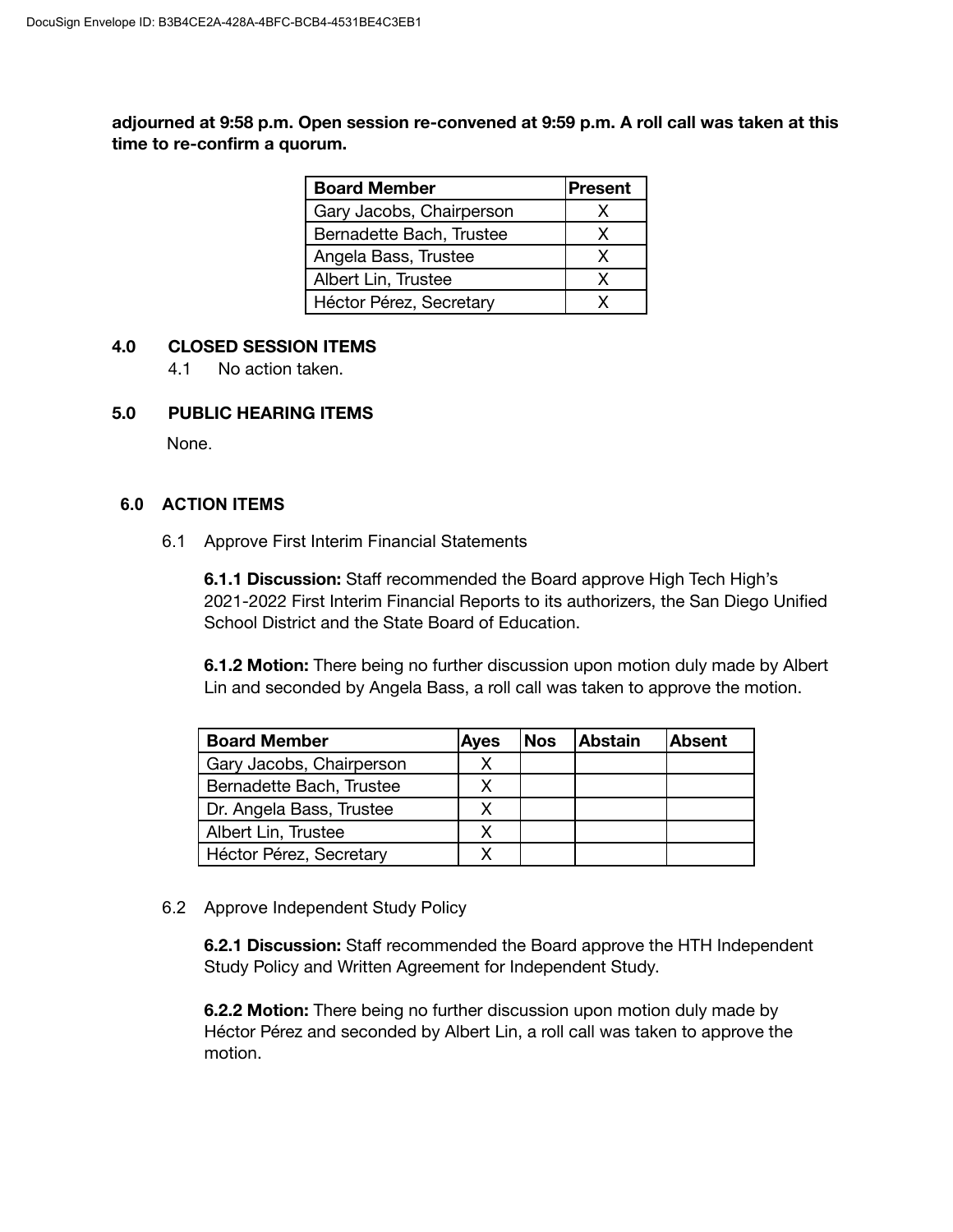| <b>Board Member</b>      | <b>Ayes</b> | <b>Nos</b> | <b>Abstain</b> | <b>Absent</b> |
|--------------------------|-------------|------------|----------------|---------------|
| Gary Jacobs, Chairperson |             |            |                |               |
| Bernadette Bach, Trustee |             |            |                |               |
| Dr. Angela Bass, Trustee |             |            |                |               |
| Albert Lin, Trustee      |             |            |                |               |
| Héctor Pérez, Secretary  |             |            |                |               |

### 6.3 Approve HTH Initial Proposals

**6.3.1 Discussion:** Staff recommended the Board approve the High Tech High Initial Contract Proposals.

**6.3.2 Motion:** There being no further discussion upon motion duly made by Albert Lin and seconded by Bernadette Bach, a roll call was taken to approve the motion.

| <b>Board Member</b>      | <b>Ayes</b> | <b>Nos</b> | <b>Abstain</b> | <b>Absent</b> |
|--------------------------|-------------|------------|----------------|---------------|
| Gary Jacobs, Chairperson | х           |            |                |               |
| Bernadette Bach, Trustee |             |            |                |               |
| Dr. Angela Bass, Trustee | х           |            |                |               |
| Albert Lin, Trustee      |             |            |                |               |
| Héctor Pérez, Secretary  |             |            |                |               |

6.4 Approve Internship Policy and Handbook

**6.4.1 Discussion:** Staff recommended the Board approve the High Tech High Student Internship Program Handbook for the 2021-2022 year.

**6.4.2 Motion:** There being no further discussion upon motion duly made by Albert Lin and seconded by Héctor Pérez, a roll call was taken to approve the motion.

| <b>Board Member</b>      | <b>Ayes</b> | <b>Nos</b> | <b>Abstain</b> | <b>Absent</b> |
|--------------------------|-------------|------------|----------------|---------------|
| Gary Jacobs, Chairperson |             |            |                |               |
| Bernadette Bach, Trustee |             |            |                |               |
| Dr. Angela Bass, Trustee |             |            |                |               |
| Albert Lin, Trustee      |             |            |                |               |
| Héctor Pérez, Secretary  |             |            |                |               |

6.5 Approve Increase to Salary Frameworks for Teachers, College Advisors, and Deans to be in Compliance with State-Mandated Minimum Salary Increase

**6.5.1 Discussion:** Staff recommended the Board approve the increase to salary frameworks for Teachers, College Advisors, and Deans to be in compliance with the state-mandated minimum salary increase.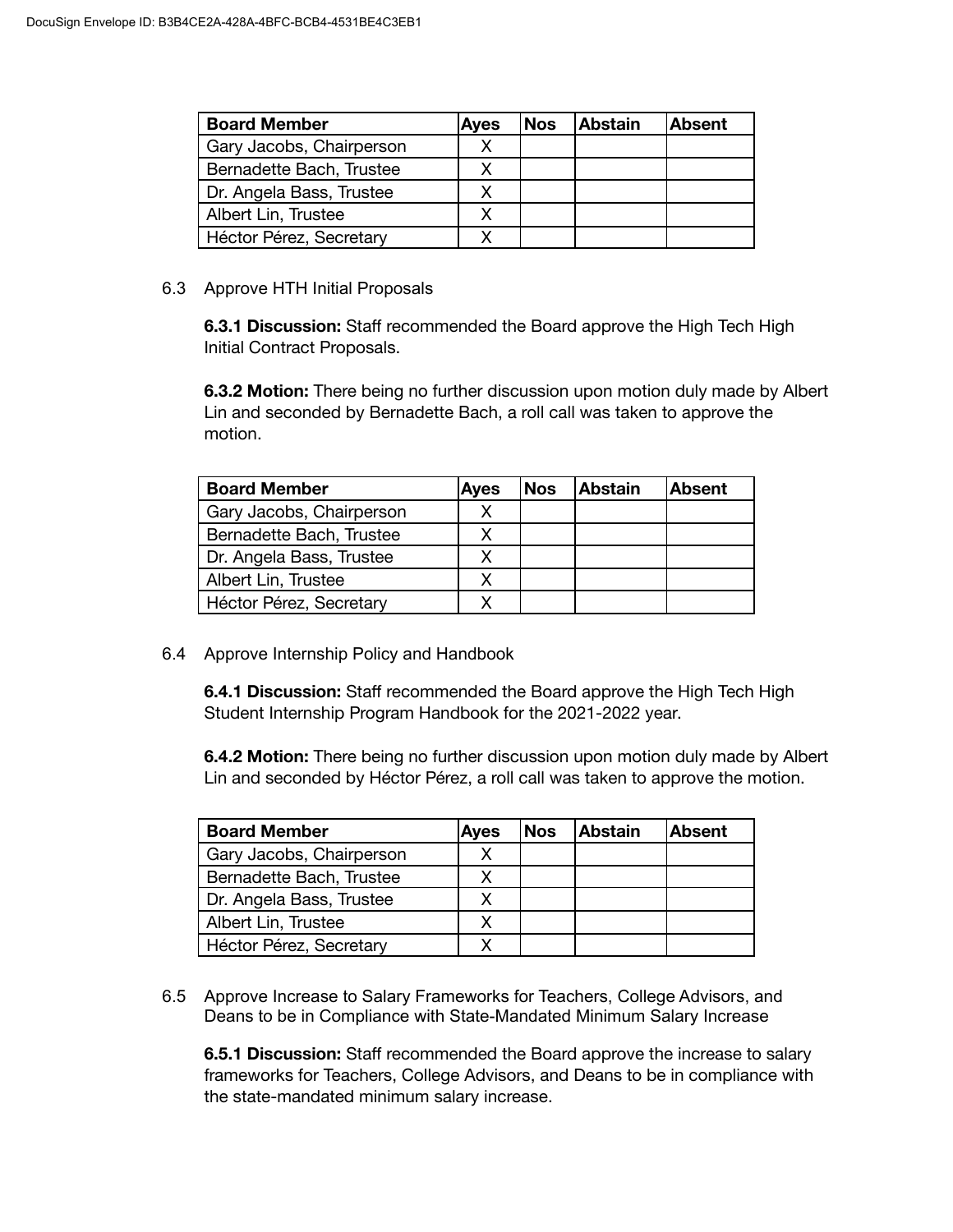**6.5.2 Motion:** There being no further discussion upon motion duly made by Angela Bass and seconded by Héctor Pérez, a roll call was taken to approve the motion.

| <b>Board Member</b>      | <b>Ayes</b> | <b>Nos</b> | <b>Abstain</b> | lAbsent |
|--------------------------|-------------|------------|----------------|---------|
| Gary Jacobs, Chairperson |             |            |                |         |
| Bernadette Bach, Trustee |             |            |                |         |
| Dr. Angela Bass, Trustee |             |            |                |         |
| Albert Lin, Trustee      |             |            |                |         |
| Héctor Pérez, Secretary  |             |            |                |         |

6.6 Approve the Educator Effectiveness Grant Application

**6.6.1 Discussion:** Staff recommended the Board approve HTH's Local Plan for Use of 2021-22 Educator Effectiveness Funding.

**6.6.2 Motion:** There being no further discussion upon motion duly made by Héctor Pérez and seconded by Bernadette Bach, a roll call was taken to approve the motion.

| <b>Board Member</b>      | <b>Ayes</b> | <b>Nos</b> | <b>Abstain</b> | lAbsent |
|--------------------------|-------------|------------|----------------|---------|
| Gary Jacobs, Chairperson |             |            |                |         |
| Bernadette Bach, Trustee |             |            |                |         |
| Dr. Angela Bass, Trustee |             |            |                |         |
| Albert Lin, Trustee      |             |            |                |         |
| Héctor Pérez, Secretary  |             |            |                |         |

# 6.7 Approve School Safety Plans

**6.7.1 Discussion:** Staff recommended the Board approve the 2021-22 High Tech High Comprehensive School Safety Plans and Confidential Site Emergency Response Plans for the Point Loma, Chula Vista, North County and Mesa Campuses, and that the Board provide senior staff members with the authority to make revisions and amendments to the plans if needed as these plans are finalized for publication and use.

**6.7.2 Motion:** There being no further discussion upon motion duly made by Albert Lin and seconded by Héctor Pérez, a roll call was taken to approve the motion.

| <b>Board Member</b>      | Aves | <i><b>Nos</b></i> | <b>Abstain</b> | <b>Absent</b> |
|--------------------------|------|-------------------|----------------|---------------|
| Gary Jacobs, Chairperson |      |                   |                |               |
| Bernadette Bach, Trustee |      |                   |                |               |